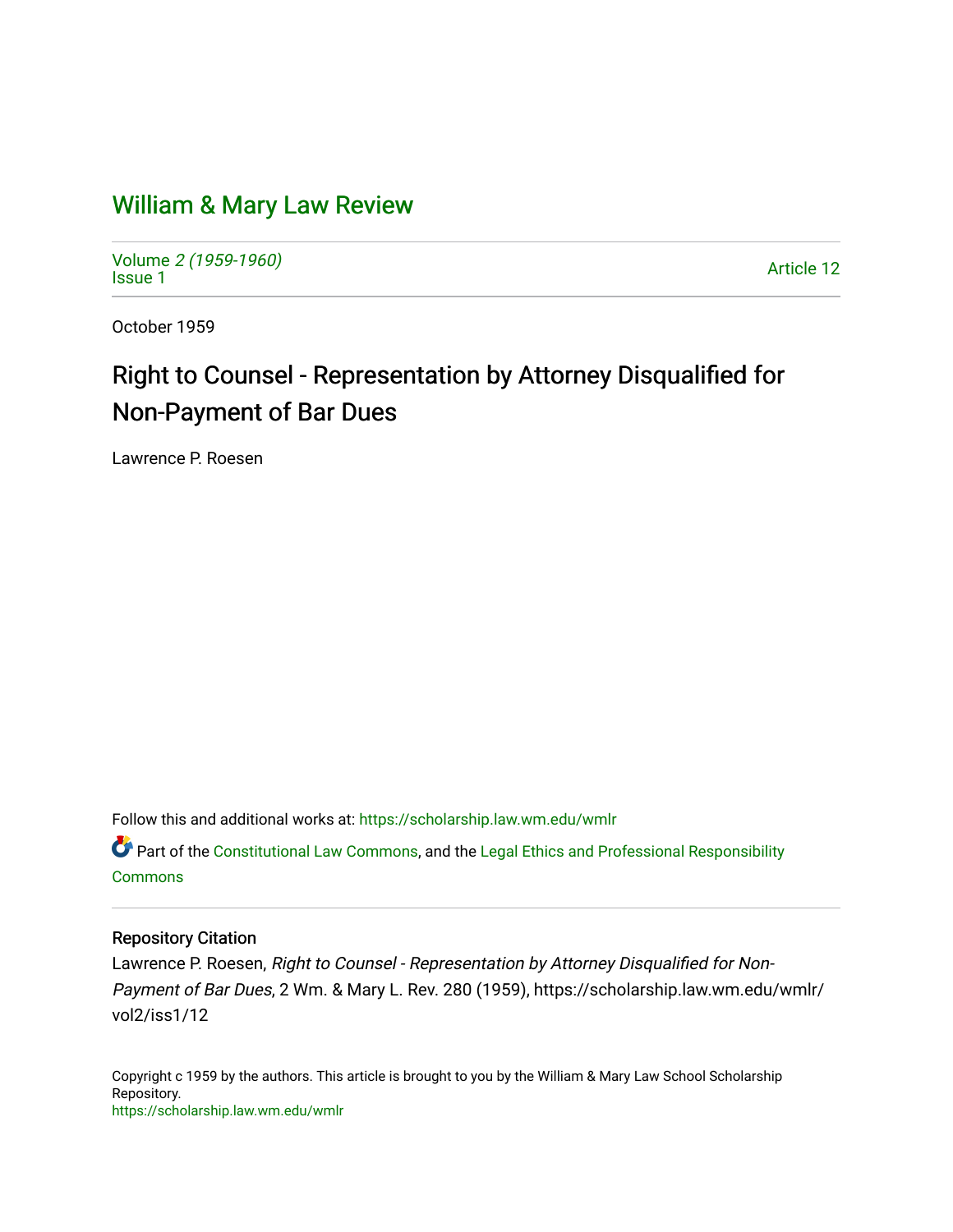### RIGHT TO COUNSEL **-** REPRESENTATION BY ATTORNEY DISQUALIFIED FOR NON-PAYMENT OF BAR DUES

In a recent Texas Court of Criminal Appeals decision the Court put a new twist in the age-old constitutional right of the accused in a criminal case to legal counsel, either by his own selection or court appointment<sup>1</sup>.

In the lower court the appellant was convicted of murdering a nine month old baby girl by crushing her skull with his knee, and leaving her to die in the woods. He had confessed to the killing and all the elements of the confession were corroborated by the State's evidence. His sanity was placed in issue by his counsel due to several commitments to mental institutions since 1945. On conflicting expert testimony, the jury found that he was of "dull normal" mentality but nevertheless sane since he could distinguish between right and wrong.

On appeal it was contended that the appellant had been deprived of his right to effective legal counsel because his court-appointed lawyer had not paid his bar dues since 1946 and had been removed from the practicing attorneys list. The Appellate Court upheld this contention and reversed the conviction.

Under the Texas constitution, any person charged with a capital offense must be represented by legal counsel unless this right is expressly waived. Where the accused is indigent and unable to retain counsel it is the duty of the court to appoint one2. The decision in the instant case turned upon the court's interpretation of the phrase "legal counsel." Based solely on the fact that the attorney had not paid his state bar dues and therefore did not have his name on the list of practicing attorneys, the majority of the court concluded that the appellant had not received qualified counsel. No contention was

**<sup>1</sup>** Eusebio Regalado Martinez v. State of Texas, 318 S.W.2d **66** (1958).

**<sup>2</sup>** Vernon's Ann. Texas Const., Art. I, § 10.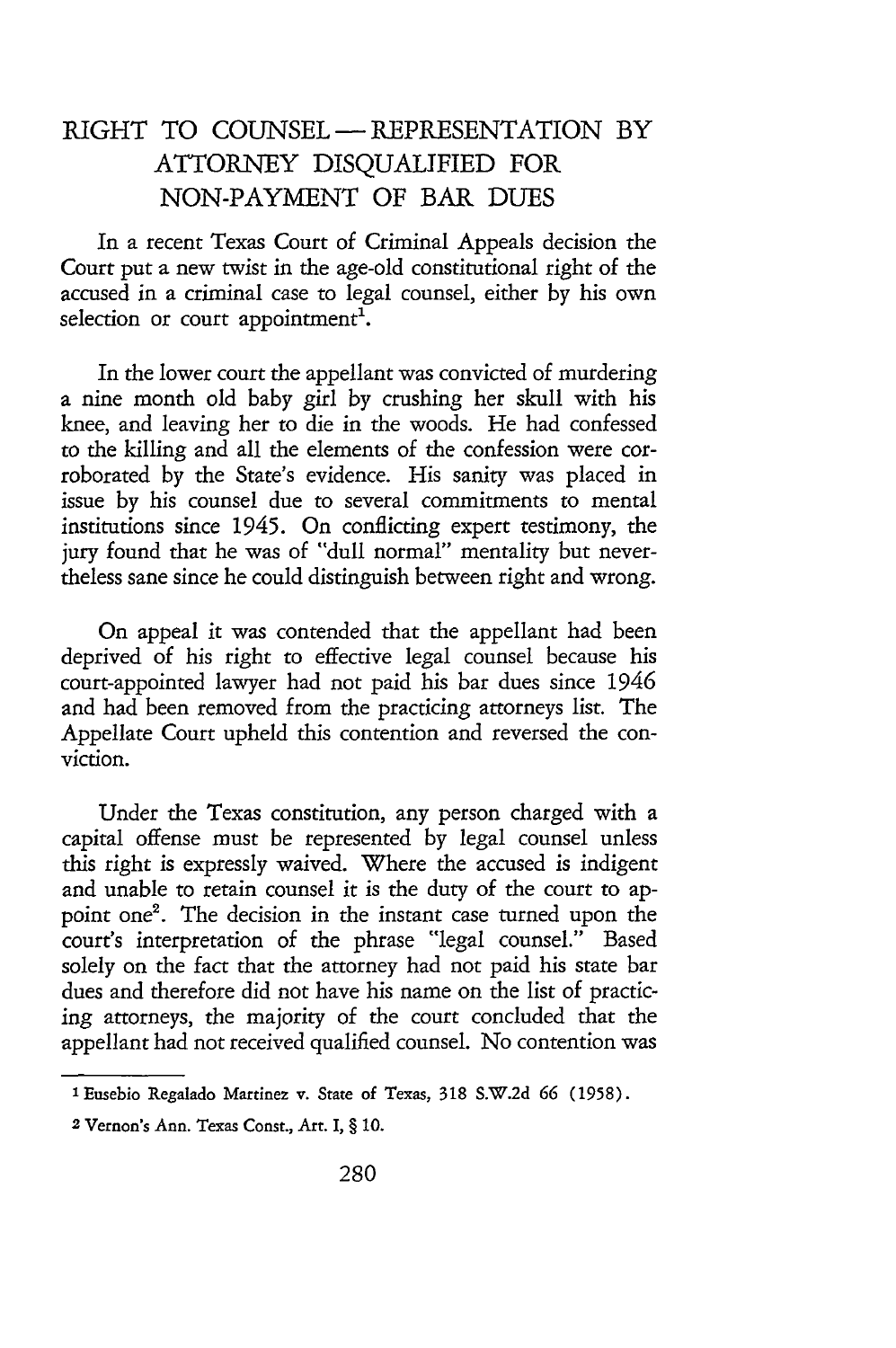made that the attorney conducted an incompetent or faulty defense.

No other case has been found which rests the decision on such a technical ground. As a matter of substantive law it is difficult to see where the accused was deprived of any privilege to which he was entitled.

In a South Dakota case<sup>3</sup> the counsel for the convicted defendant had been disbarred several months prior to the trial. On appeal the defendant pointed out that the disbarred attorney had complete control of his case at the trial level, and attempted to rely on this as grounds for reversal. In regard to this argument the court said:

> While Mr. Sullivan (the attorney) may have deceived the court and his client and thereby subjected himself to the discipline of the court, this fact alone would not entitled the defendant to a new trial unless it appeared that his rights have been prejudiced in some manner by the deception of his counsel'.

In *State* v. Myers<sup>5</sup> the court said that our most prized and cherished right is that of a fair trial and the only way to maintain this right is to provide an accused with *effective* counsel, which means:

> **...** honest, learned, and able legal counsel given a reasonable opportunity to perform the task assigned to him by the court. Only when it clearly appears in the record that this discretion has been abused should we interfere<sup>6</sup>.

**<sup>3</sup>**State v. Johnson, 64 S.D. 162, **265** N.W. **599** (1936).

<sup>4</sup> The counsel was later tried and convicted of contempt of court and sentenced to 30 days in jail. In Re Sullivan, 64 S.D. **165,** 264 N.W. *601* **(1936).**

**<sup>5</sup>** 248 Iowa 44, 79 N.W.2d 382 **(1956).**

<sup>6287</sup> **U.S.** 45 (1932). Also brought up on the same docket were the other two accused in Patterson v. Alabama, and Weems v. Alabama.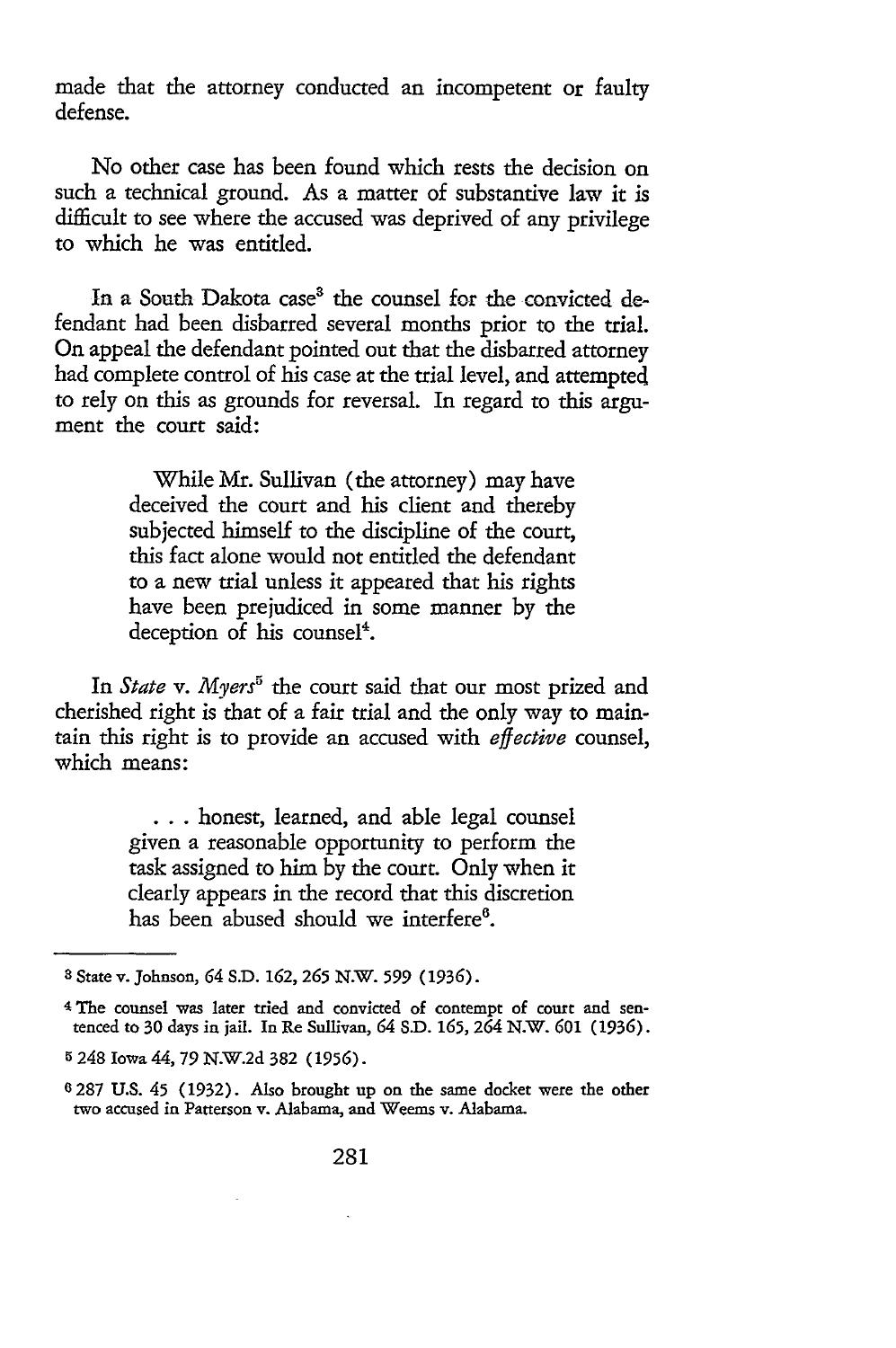Most courts have adopted this policy and placed the burden on the accused to prove that he was not afforded a fair trial based on the record.

The leading case on the right to counsel is *Powell v. Alabama7.* Although the trial judge had appointed the entire local bar to defend the accused, it was not until the day of the trial that anyone communicated with him in regard to his defense. Thus the Supreme Court held that as a matter of substantive right the accused was not afforded a fair trial. No lawyer could defend such a case effectively without investigating his client's side of the case before the day of the trial.

The reported cases on this point have applied the test: "Did the deficiency in counsel prejudice the rights of the accused?" They have affirmed convictions where the attorney was young and inexperienced, the ink on his bar certificate being "hardly dry"<sup>8</sup>, counsel failed to raise the defense of insanity<sup>9</sup>, counsel failed to refute the good character of the deceased who the accused was charged with murdering<sup>10</sup>, or where counsel was "negligent or unskillful<sup>11</sup>."

The rule of the instant case requires a trial free of technical error regardless of the effect on the substantive rights of the accused. At a time when our court calendars are filled years in advance, the unfortunate result of the widespread adoption of such a criteria is readily apparent. Had the court chosen the approach of the dissent, supported by the long established doctrine of jeofails, that: no error committed during the course of the trial should vitiate the verdict unless the error was prejudicial to the rights of the accused, those rights would have been protected and the cause of judicial efficiency advanced.

**<sup>7</sup>**Iowa v. Dangelo, 182 Iowa **125, 166** N.W. **587** (1918); United States v. Stoecker, **216** F.2d **51** (7th Cir. 1954); Williams v. United States, 218 F.2d **276** (4th Cir. 1954); Jones v. Texas, **159** Cr. **526, 265** S.W.2d **116** (1954).

**<sup>8</sup>** People v. Ives, 17 Cal.2d 459, **110** P.2d 408 (1941).

**<sup>9</sup>**People v. Reeves, 412 Ill. **555, 107** N.E.2d **861** (1952).

**<sup>10</sup>** Ex parte Lovelady, **152** Cr. **93, 207** S.W.2d **396** (1948).

**<sup>&</sup>quot;1** State v. Jukich, 49 Nev. 217, 242 P. **590** (1926); Diggs v. Welch, 148 F.2d **667** D.D.C. (1945).